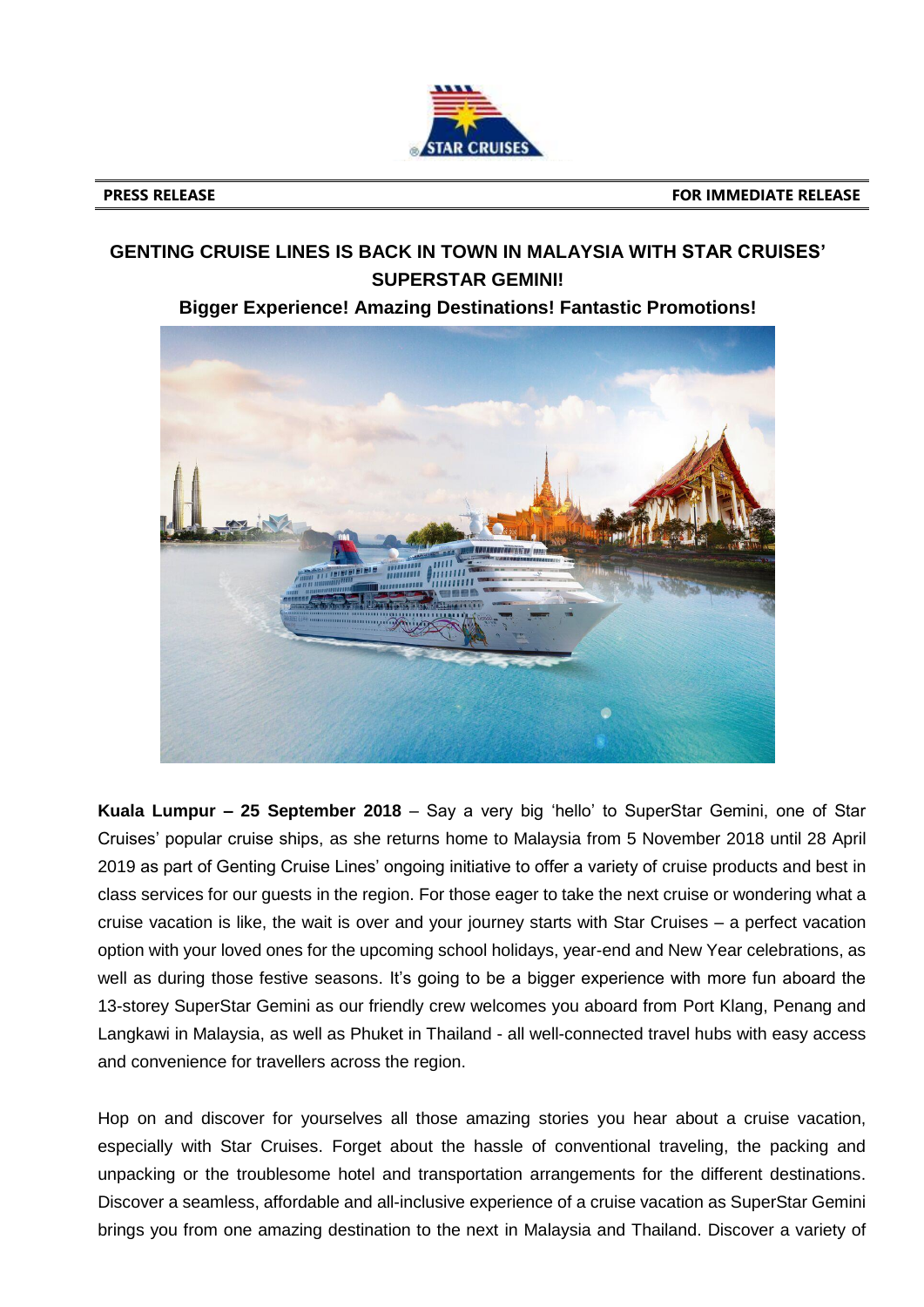

SuperStar Gemini's popular round-trip cruise itineraries from Port Klang, such as the 4D3N Phuket / Langkawi cruise or the 4D3N Phuket / Penang cruise, as well as a special 5D4N Phuket / Krabi / Penang cruise (departing 6 Feb 2019) and a 3D2N Singapore cruise (departing 10 Feb 2019). Alternatively, enjoy the 4D3N Port Klang / Phuket round-trip cruise itinerary from Penang that is also available on selected departure dates.

Port Klang, which is a stone throw-away from the colourful and vibrant city of Kuala Lumpur, the heritage rich and food haven Penang, the lush greenery and sandy beaches of Langkawi and of course Phuket, the most famous and happening island in Thailand - all popular and favourite destinations that offer a kaleidoscope of different adventures and experiences with each visit every time. Four amazing destinations in a series of cruise itineraries on board one amazing cruise ship.

However, a fifth destination awaits you as the cruise ship, SuperStar Gemini itself, is a destination not to be missed - a floating resort that will add non-stop fun, excitement and relaxation for your entire journey and holiday, while cruising on the open seas to exotic destinations. There is indeed so much to discover and do aboard SuperStar Gemini with many guests proclaiming it to be their most favourite destination of all. There's simply great and wide selection of on board food and beverages to choose from including Asian and international cuisines and also your favourite local comfort food from our award-winning chefs. There's also spectacular on board performances and entertainment that is sure to be a crowd pleaser, a variety of recreational, sports and fitness facilities to keep you active, shopping and even more shopping, or relaxing with the on board spa treatments or simply in the comfort of your own room and on the ship - all part of Star Cruises' promise to deliver exceptional cruise holidays highlighted by its signature, heartfelt Asian hospitality.

If all these have gotten you excited to take a cruise with SuperStar Gemini, there's more exciting news as Star Cruises is currently offering a series of promotions with prices starting as low as RM999 per passenger for the 4D3N cruises. Also, travellers can also enjoy special offers that are available from now until 30 September 2018 with the 3rd passenger cruising for free with every paying two passengers. Be sure to book early and enjoy these attractive promotions.

"As part of Genting Cruise Lines, Star Cruises is excited to be back home in Malaysia and to offer local and international guests a fresh, unique and exciting experience with another one of our cruise ship, SuperStar Gemini. With multiple homeports, including Port Klang, Penang, Langkawi and Phuket, we want to make it more convenient for more guests to join us, including via the Fly-Cruise packages to discover the joy of cruising to multiple destinations, which is affordable, value for money and truly a-one-of-a-kind experience. So, as we say in the maritime world – Welcome Aboard SuperStar Gemini!" said Mr Ang Moo Lim, President of Star Cruises.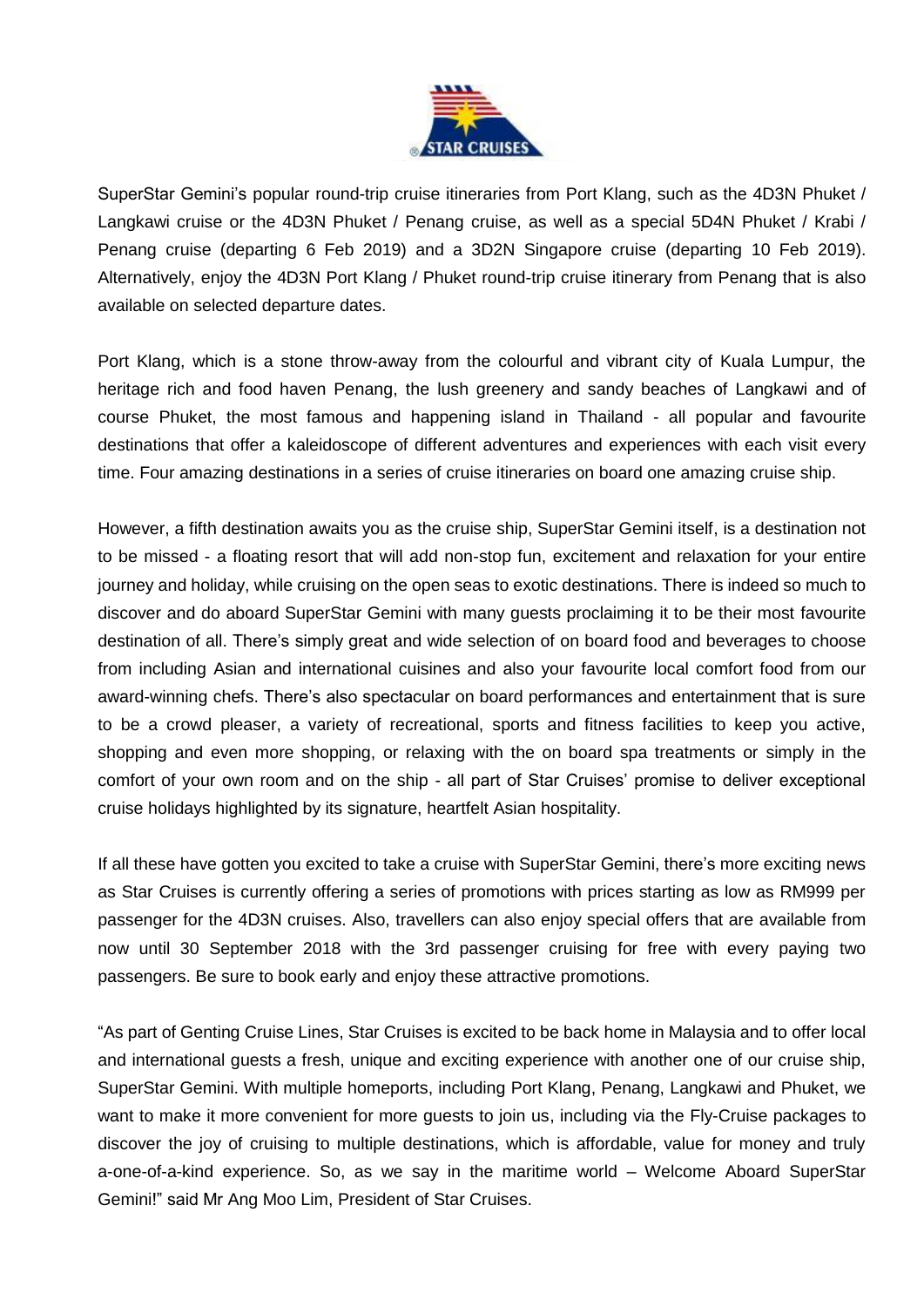

| Official website: | http://www.starcruises.com               |
|-------------------|------------------------------------------|
| WeChat:           | "SCTA-HK"或"麗星郵輪香港"                       |
| Facebook:         | www.facebook.com/starcruises             |
| Instagram:        | http://www.instagram.com/starcruisesasia |
| Twitter:          | www.twitter.com/starcruisesasia          |

On Star Cruises, every journey is a voyage of discovery and surprise.

## **About Genting Cruise Lines**

Genting Cruise Lines is a division of Genting Hong Kong comprising of three distinct cruise brands – Star Cruises, Dream Cruises and Crystal Cruises – providing a range of products from contemporary cruises to ultra-luxurious vacation experiences spanning the sea to air.

Founded in 1993, Star Cruises established the Asia-Pacific as a popular, world-wide cruise destination and, with its current fleet of five vessels (SuperStar Virgo, SuperStar Aquarius, SuperStar Gemini, Star Pisces and The Taipan), continues to pioneer the contemporary cruise market in the region.

Launched in 2015, Dream Cruises has delivered the highest level of guest service and spacious comfort in the region via it fleet of two ships: Genting Dream which debuted in November 2016 and World Dream, in November 2017. Developed specifically for the China and Asia market, Dream Cruises provides passengers with inspirational journeys at sea that are Asian at heart and international in spirit.

By sea, river, land or air, Crystal has redefined the way the world views luxury travel. The world-renowned Crystal Experience – featuring global journeys with Crystal Cruises, Crystal River Cruises, Crystal Yacht Expedition Cruises, Crystal AirCruises and Crystal Air – continues to entice the world's most discerning travelers with incomparable luxury and unparalleled personal service.

Through its family of brands, Genting Cruise Lines offers the widest and most imaginative spectrum of cruise products for the modern traveller, catering to all segments, geographies, life stages and travel styles.